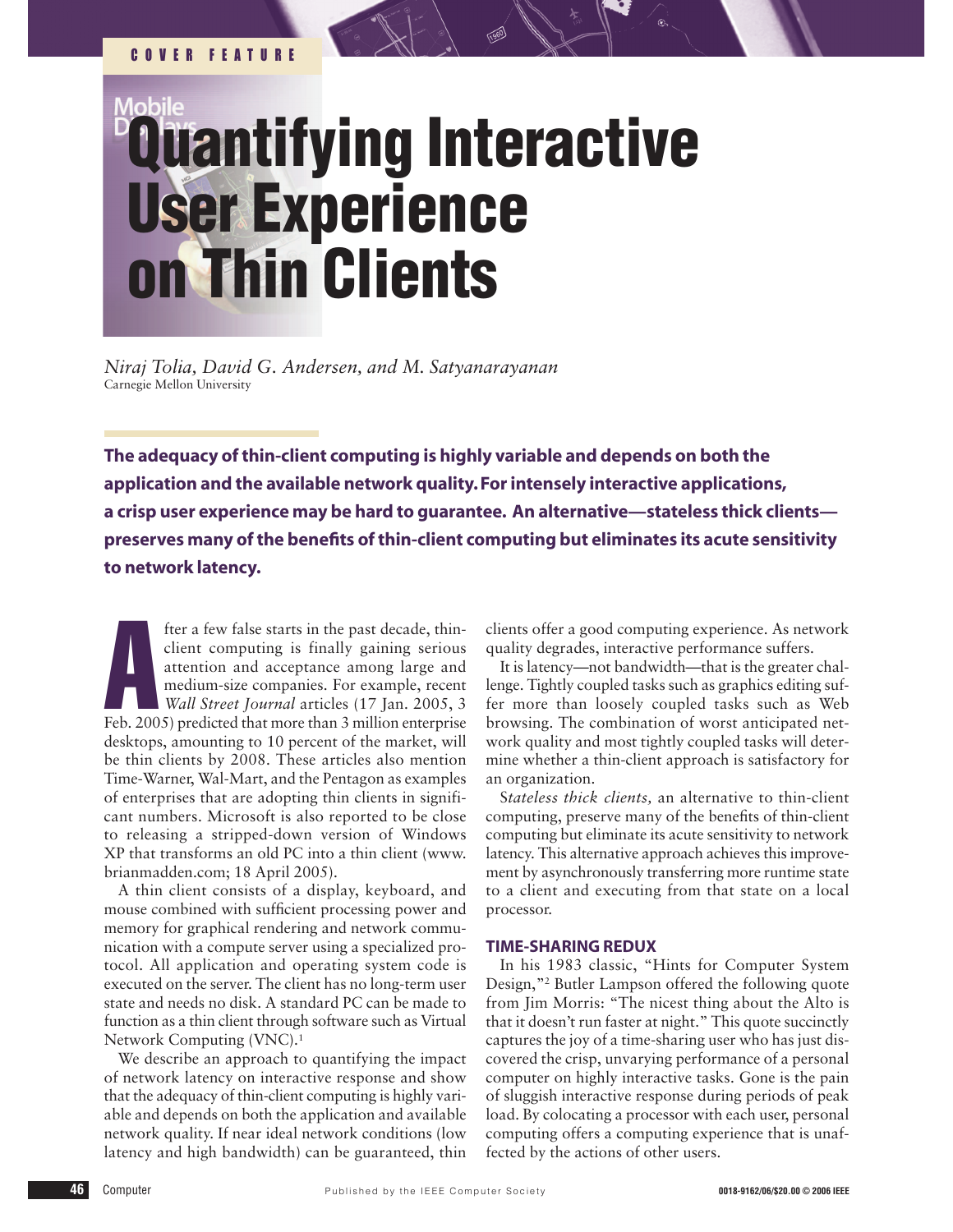Low I/O latency and high display bandwidth make possible the tight user-machine coupling of today's GUIs and interactive applications. Never having experienced the frustration of poor interactive response, most users today cannot relate firsthand to the Morris quote. It is just a relic of an archaic world, long gone and never to return.

Alas, history has come full circle. Our collective timesharing experience is relevant to thin-client computing. The similarity arises from the fact that even trivial usermachine interactions incur queuing delay on a resource that is outside a user's control.

In both cases, queuing delay is acutely sensitive to the vagaries of the external computing environment. In time-sharing, the shared resource is the processor. In thinclient computing, it is the network. Thin clients can incur additional queuing delay at a shared compute server. For example, some proposed designs use a small set of blade servers for a large number of thin clients. Server queuing delay can be

eliminated by dedicating a compute server per client, but network queuing delay cannot be eliminated. It is intrinsic to the thin-client model.

#### **WHY THIN CLIENTS ARE ATTRACTIVE**

Two distinct factors motivate interest in thin clients. The first is concentration of personal computing state. In large organizations, the physical dispersion of personal computing hardware complicates system administration. Isolating an infected machine, forcing certain security upgrades, or restarting a crashed machine are examples of actions that typically require physical access to the hardware. Concentrating all relevant state in compute servers simplifies this physical access. Rather than walking from machine to machine, access is available at the system administrator's fingertips in a server room.

These considerations are especially relevant at enterprise scale, where the total cost of ownership of personal computers is of growing concern. As hardware costs plummet, an increasing fraction of the total lifetime cost of owning a personal computer goes to its ongoing maintenance rather than to its initial purchase. Thin clients offer the possibility that concentration of state will lead to reduced total cost of ownership.

The second reason for interest in thin clients is user mobility. A user can authenticate at any thin client and have immediate access to a unique computing environment. This thin-client anonymity harkens back to timesharing, where a user could log in at any dumb terminal. It enhances collaboration and spontaneity and simplifies the logistics of hardware deployment.

#### **INTERACTIVE RESPONSE**

What performance goals should thin-client computing strive for so that users will embrace it? The most critical performance measure is the crispness of interactive response. For example, when a user presses a mouse button, she expects the popup menu to appear with no perceptible delay; in freehand drawing, she expects the onscreen curve to track her mouse movements with no lag; when enlarging or shrinking an object, she expects the onscreen rubber-banding effect to smoothly and precisely track her mouse. This is the standard of interactive

> performance today, and users are loath to settle for less.

Notice that it is the trivial interactions that are the most challenging for thin clients. Such interactions involve end-to-end communication—from user to application code and back to user—but negligible delay occurs within the application itself. These interactions suffer the full queuing delay of the network, yet they must meet the user's highest expectation of performance. This is in contrast, for

example, to a click on a Web link, in which case the user is already anticipating a download delay.

Over a 40-year period, the HCI community has built up a substantial body of knowledge about the impact of interactive response times on user satisfaction and task productivity.3-7 From these studies, a broad consensus has emerged on acceptable response times for trivial interactions:

- User productivity is not impacted by response times below 150 milliseconds. This is therefore a good quantitative definition of crisp response.
- In the range from 150 ms to one second, users become increasingly aware of response time. They strongly prefer response times well below one second.
- Above one second, users become unhappy. When forced, users can adapt to response times over one second, but this is accompanied by frustration with the system and a drop in productivity.

Good response time is the key to overall satisfaction with an interactive session. User anxiety is positively correlated with poor response time. Also relevant is the finding from psychology and economics that negative experiences have much greater impact than positive experiences on judgment and risk taking.8 The implication for thin clients is that poor response time incidents will be overweighted in users' memories. Even a few sluggish interactions in an otherwise acceptable interactive session may be sufficient to turn off a user.

**Trivial interactions suffer the full queuing delay of the network, yet they must meet the user's highest expectation of performance.**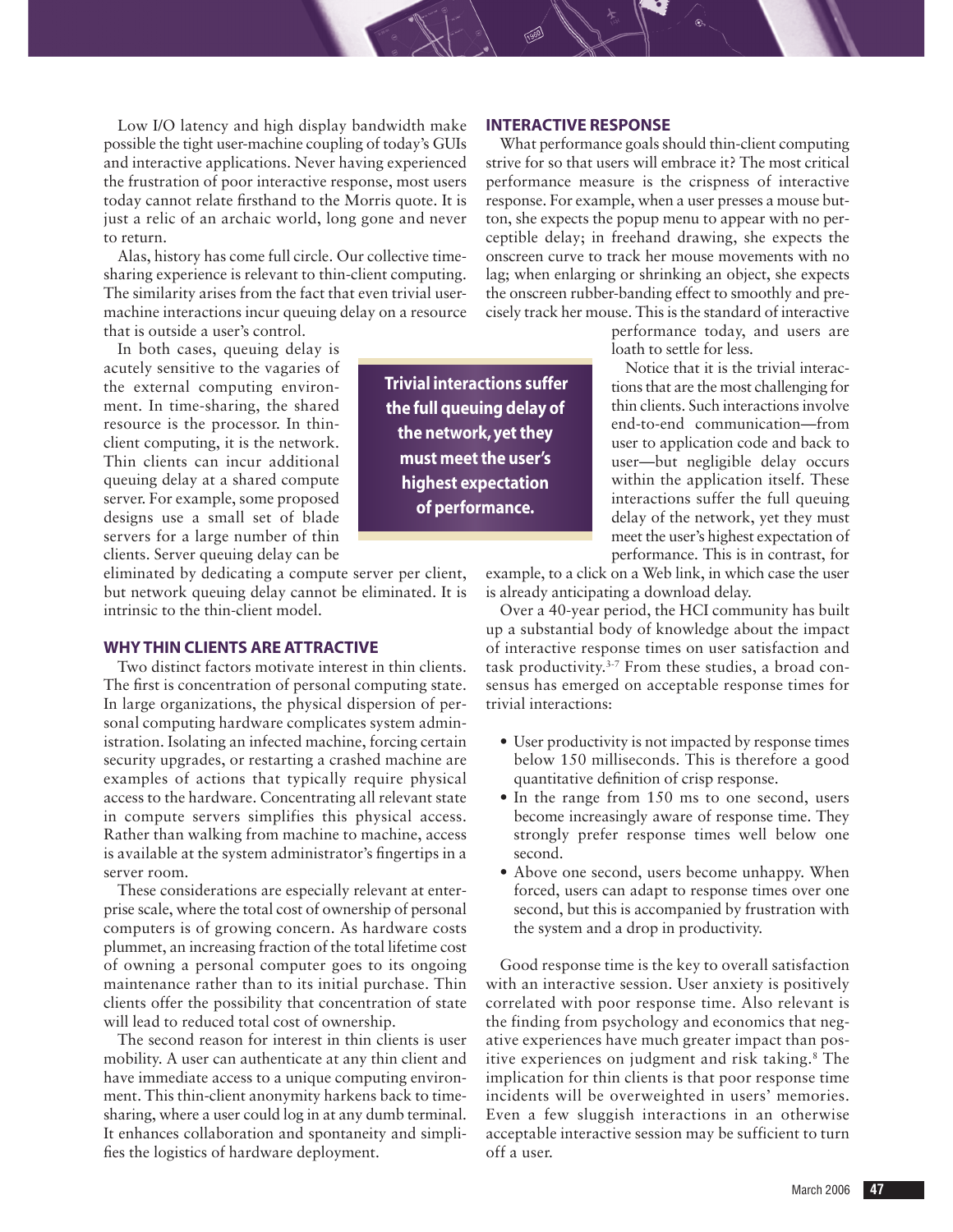

*Figure 1. Packet trace simulation.The simulation assumes that screen updates following action 1 are causally related to action 1 and are not causally related to the intervening request for updates. During replay on a slower network, the last screen update could be sent before the request for update, improving the interactive performance of the simulated VNC system.*

#### **THIN-CLIENT PEFORMANCE**

How well do thin clients perform under different network conditions, and for what kinds of applications are they best suited? To answer these questions, we apply HCI guidelines to a set of three application traces under a variety of network conditions to determine how often each application's response time is crisp, annoying, or unacceptable.

#### **Data collection**

To model user activity, we used the Xnee record and replay tool to capture three different user input traces.<sup>9</sup> These traces capture the keyboard and mouse actions of a user working with a photo-editing application, a presentation creator, and a word processor.

We replayed these user input traces on a VNC thin client<sup>1</sup> connected to the VNC server on a 100-Mbps switched Ethernet network with submillisecond roundtrip time. The server exported a  $1600 \times 1200$  desktop with a depth of 16 bits per pixel. VNC was set to use hextile compression for screen updates. During replay, an intermediary machine captured the packet traces for all client-server interaction. All machines were 3.2 GHz hyperthreaded Pentium 4s with 2 Gbytes of SDRAM and ran the Fedora Core 2 2.6.10-1.770-SMP Linux kernel.

We analyzed the packet traces to identify the VNC protocol packets containing client-user input and screenupdate requests and the replies from the server.

#### **Simulation and analytical method**

The packet traces drove a simulator—built using *ns*-2—that had a high-level understanding of the VNC protocol. The simulator deterministically modeled the impact of different network characteristics on user performance.

Our approach is similar to slow-motion benchmarking.10 Both systems gather operation response time by extracting the intervals between causally related groups of packets. While the data collection method differs, the end results from the capture are similar. A slow-motion study emphasizes a comparative analysis of different thin-client systems at different bandwidths and looks at noninteractive applications such as Web page loads and video replay. Our study instead focuses on how applications with varying degrees of interactivity interact with both bandwidth and latency.

Feeding decoded protocol messages into a network simulator let us explore a wider set of network conditions. Here, we present only the results of 10- and 100- Mbps networks with a low round-trip latency of 1ms, a moderate latency of 20 ms, and high latencies of 66 and 100 ms. These latencies represent the delays a user might experience when using a compute server located on the same network, the same geographic region, across the country in the best case, and across the country in the common case.

The simulator preserves quality. It does not drop updates on slower networks because doing so could also degrade the user experience, but it batches updates more aggressively than the real VNC system might. This batching ensures that the simulated performance meets or exceeds that of the real system, making an aggressive assumption in favor of thin clients.

The packet trace records the user action packets, the client processing time due to the user's action, and the subsequent series of screen updates and requests for updates from the client. As Figure 1 shows, these requests each release additional screen updates from the server. When simulating a slower network, an incoming request for updates releases all screen updates that were ready on the server.

We define an operation as beginning at the time the client sends a user action and terminating with the last screen update from the server before a subsequent user action. Each operation captures a single user event such as a keystroke or mouse click. The analysis only counts the response time for user actions that generate a screen update. Based upon our HCI research, we place response times into one of several bins:

- Crisp:  $< 150$  ms;
- Noticeable to annoying: 150 ms to one second;
- Annoying: one to two seconds;
- Unacceptable: two to five seconds; and
- Unusable: > five seconds.

#### **Trace descriptions**

To exhibit the impact of latency on different interactivity requirements, we chose four different applications for our study. The applications ranged from a highly interactive image manipulation program to moderately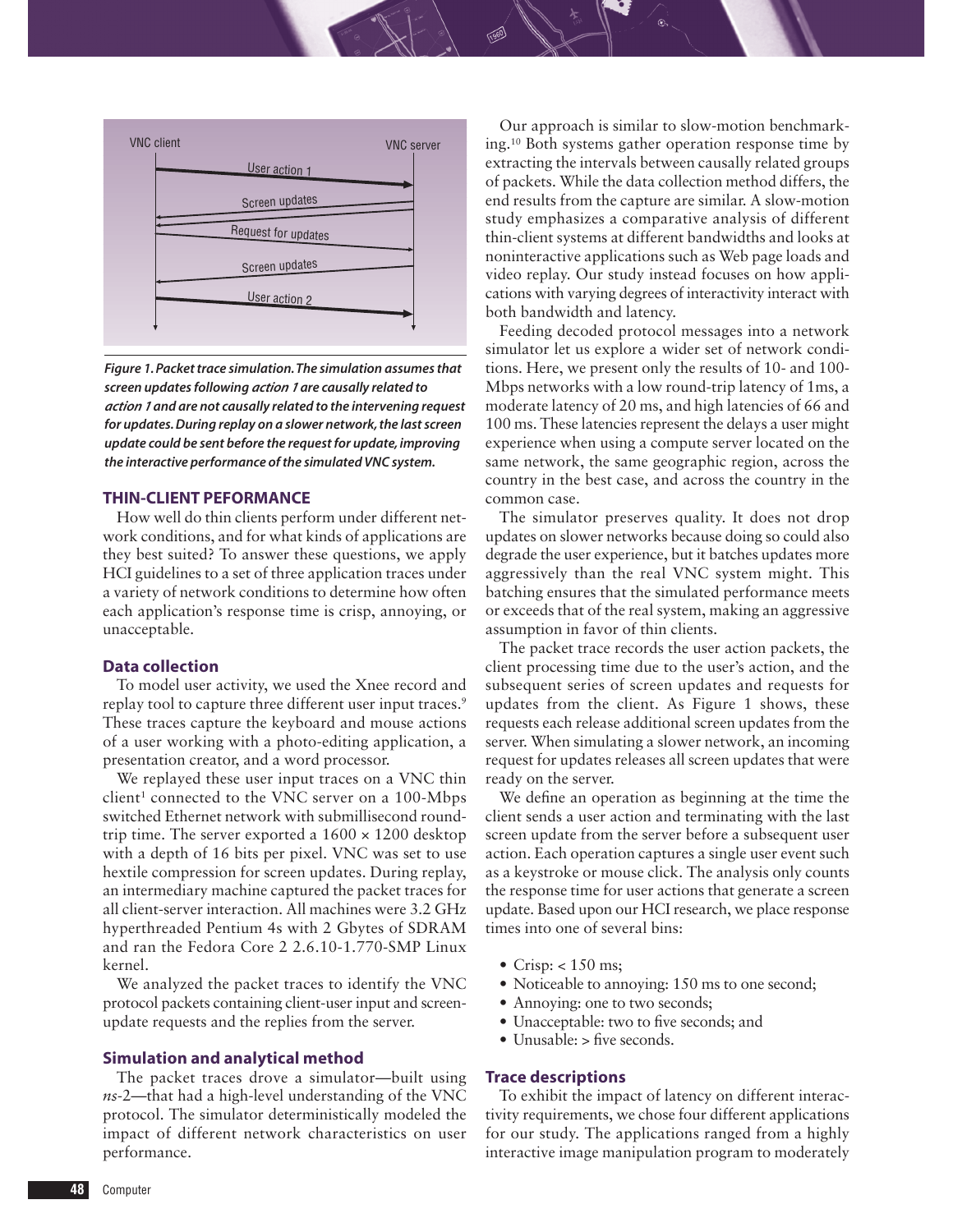interactive use of a word processor.

The GNU Image Manipulation Program, similar to Adobe Photoshop, is a popular application for photo editing. The GIMP trace captured an experienced user separating headshots from a group photograph, removing red eyes from another image, and sharpening another blurry image. The trace was about five minutes long.

Impress, similar to Microsoft PowerPoint, is part of the OpenOffice suite. This trace captured a user creating a new slide for a presentation. Examples of user actions captured included importing external images, creation of various shapes on the slide and the addition of text to them, addition of animation, and previewing and tweaking the animation. The trace was about 10 minutes long.

Writer, similar to Microsoft Word, is the word processor in the Open-Office suite. To distinguish between different usage scenarios, this trace was divided into two parts. One part consisted of a user transcribing a page of text into Writer. The other part captured the actions of tracking changes made to a large document and either accepting or rejecting these changes. The combined duration of this trace was approximately nine minutes.

**Crisp Noticeable Annoying Unacceptable Unusable Application RTT < 150 ms 150 ms - 1 sec 1 - 2 sec 2 - 5 sec > 5 sec**  GIMP 1 ms 3,278 40 0 0 0 20 ms 3,214 82 4 18 0 66 ms 2,710 572 12 3 21 100 ms 2,296 973 20 6 23 Impress 1 ms 5,879 15 1 0 0 20 ms 5,855 37 2 1 0 66 ms 5,621 269 2 1 2 100 ms 5,520 363 9 1 2 Writer: Tracking changes 1 ms 270 15 0 0 0 0 20 ms 254 29 2 0 0 66 ms 201 82 0 0 2 100 ms 182 99 2 0 2 writer: Typing 1 ms 2,911 56 0 0 0 0 20 ms 2,909 56 2 0 0 66 ms 2,899 66 0 0 2 100 ms 2,887 77 1 0 2

**Table 2. Operation response time at 10 Mbps.**

**Table 1. Operation response time at 100 Mbps.**

| <b>Application</b> | <b>RTT</b>       | <b>Crisp</b><br>$<$ 150 ms | <b>Noticeable</b><br>$150$ ms $-1$ sec | <b>Annoying</b><br>$1 - 2$ sec | <b>Unacceptable</b><br>$2 - 5$ sec | <b>Unusable</b><br>$> 5$ sec |
|--------------------|------------------|----------------------------|----------------------------------------|--------------------------------|------------------------------------|------------------------------|
| GIMP               | 1 <sub>ms</sub>  | 3,244                      | 51                                     | 3                              | 20                                 | 0                            |
|                    | 20 <sub>ms</sub> | 3,197                      | 98                                     | 3                              | 20                                 | $\mathbf{0}$                 |
|                    | 66 ms            | 2,552                      | 730                                    | 12                             | 3                                  | 21                           |
|                    | $100$ ms         | 2,129                      | 1140                                   | 20                             | 6                                  | 23                           |
| Impress            | 1 <sub>ms</sub>  | 5,869                      | 23                                     | 1                              | $\overline{2}$                     | $\theta$                     |
|                    | $20$ ms          | 5,848                      | 44                                     | 1                              | $\overline{2}$                     | $\mathbf{0}$                 |
|                    | 66 ms            | 5,614                      | 276                                    | $\overline{2}$                 | 1                                  | $\overline{2}$               |
|                    | 100 ms           | 5,514                      | 368                                    | 10                             | 1                                  | $\overline{2}$               |
| Writer: Tracking   |                  |                            |                                        |                                |                                    |                              |
| changes            | 1 <sub>ms</sub>  | 267                        | 16                                     | 1                              |                                    | $\mathbf{0}$                 |
|                    | 20 <sub>ms</sub> | 250                        | 33                                     | 1                              |                                    | $\overline{2}$               |
|                    | 66 ms            | 196                        | 87                                     | $\theta$                       | $\theta$                           | $\overline{2}$               |
|                    | $100$ ms         | 181                        | 100                                    | $\overline{2}$                 | $\mathbf{0}$                       | $\overline{2}$               |
| Writer: Typing     | 1 <sub>ms</sub>  | 2,909                      | 56                                     | 1                              | 1                                  | $\mathbf{0}$                 |
|                    | 20 <sub>ms</sub> | 2,909                      | 56                                     | 1                              | 1                                  | $\mathbf{0}$                 |
|                    | 66 ms            | 2,899                      | 66                                     | $\theta$                       | $\overline{0}$                     | $\overline{2}$               |
|                    | 100 ms           | 2,887                      | 77                                     | 1                              | $\overline{0}$                     | $\overline{2}$               |

#### **Results**

The interactive performance of a thin-client setup varies greatly with two parameters: the degree of interactivity of the application and the latency of the network. Highly interactive applications such as GIMP perform poorly with even moderate latency. High latency impairs all but the simplest applications.

Table 1 shows the number of operations at 100 Mbps that fell into each time bin for the four applications. The table should be read in two directions—within an application as latency increases and, for a given latency, between applications.

Table 2 shows the same data for a 10-Mbps network. The similarity of the two tables suggests that, above 10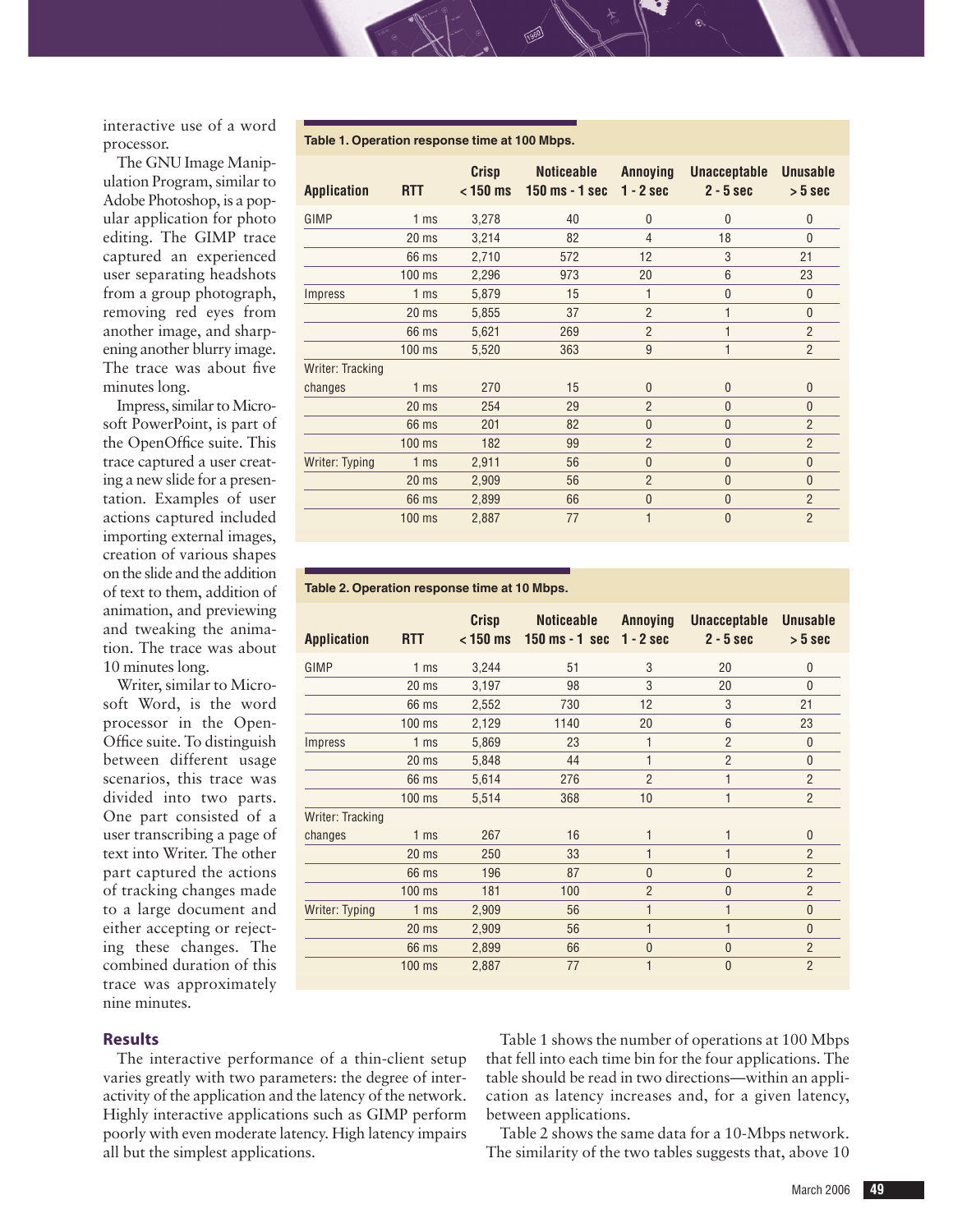

*Figure 2. GIMP operations. As latency increases, the mean response time remains low, but the number of operations above the annoying and unacceptable thresholds increases dramatically.*

Mbps, bandwidth does not limit thin-client performance for these applications.

The data in Table 1 shows that on a 100-Mbps network with 1 ms latency, all of the traced applications perform well. Few operations require more than one second to complete, and most complete before the 150 ms threshold. This finding agrees with that of previous work<sup>11</sup> and with our subjective observation that VNC performed very well on a local network.

Figure 2 shows, however, that as latency increases, the mean response time remains low, but the number of operations above the annoying and unacceptable thresholds increases dramatically.

GIMP was the most demanding application. When run over a 100-Mbps network with 100 ms of roundtrip latency, 29 percent of the operations required more than 150 ms to complete, and 1.5 percent required more than 1 second, compared to 1.2 percent and zero percent, respectively, with a 1-ms round-trip latency. These figures also matched our experience running the application over such a network: Response time was poor, and at times, the lag was severe enough to make using the program difficult.

The application mix also makes a significant difference in perceived performance: Certain applications appear much better suited for thin-client computing than others. The columns in Table 1 show how the performance changes between applications. Typing in a text editor, for instance, involves only small screen updates; the performance barely changes between the 1 ms case (56 operations >150 ms) and the 100 ms case (80 operations >150 ms). The presentation creation script occupies a middle ground, while the GIMP and trackingchanges traces update large sections of the screen. These applications with tightly coupled interaction cycles perform measurably worse at high latencies.

#### **Discussion**

After an organization determines acceptable limits of network latency and bandwidth for its unique mix of interactive applications, it must ensure that network quality never falls below those limits. Adding bandwidth is relatively easy, but reducing latency is much harder. Additionally, network jitter has the potential to further worsen the problem. User studies have shown that jitter leads to a further decrease in productivity and an increase in user errors.12

In addition to physical-layer transmission delays and end-to-end software path lengths, technologies such as firewalls, virtual private networks and other overlay networks, and lossy wireless networks add latency and other hurdles. While our simulation does not model these factors, their inclusion would have further biased our results against thin clients. Quantitative knowledge of acceptable latency and bandwidth provides a clear and unambiguous performance target for networks that must support thin clients. It can also be useful in negotiating service-level agreements with network providers.

#### **STATELESS THICK CLIENTS**

User growth, network evolution, and introduction of new applications are common events in the IT infrastructure of any large organization. An organization that uses thin clients must pay careful attention to the network latency and bandwidth impact of such events. This implies greater attention to system management than is apparent from a first glance at thin-client computing. It is not yet known how this will impact the hoped-for reduction in total cost of ownership associated with using thin clients.

Is there a more robust solution? Is it possible to achieve performance benefits without the brittleness of a thin-client solution? Virtual machine technology enables clean encapsulation of a user's entire personal computing state. A distributed file system can store VM state and deliver it on demand to any thick client. This approach trades off start-up delay for crisp interaction: Once execution begins, all interaction is local.

Since VM state corresponds to a user's entire personal computer—including the OS, applications, and user files—clients are stateless from the viewpoint of longterm user state. Such clients offer the same benefits of state concentration and user mobility as thin clients. Work on Internet Suspend/Resume<sup>13</sup> and by Constantine Sapuntzakis and colleagues<sup>14</sup> has confirmed the feasibility of *stateless thick clients*. In contrast, the SoulPad work<sup>15</sup> uses portable storage rather than network storage to implement thick clients.

#### **ASYNCHRONOUS NETWORK DEPENDENCE**

A thick-client approach assumes that clients have sufficient resources (disk, CPU, and so forth) to run the desired applications locally. The stateless thick-client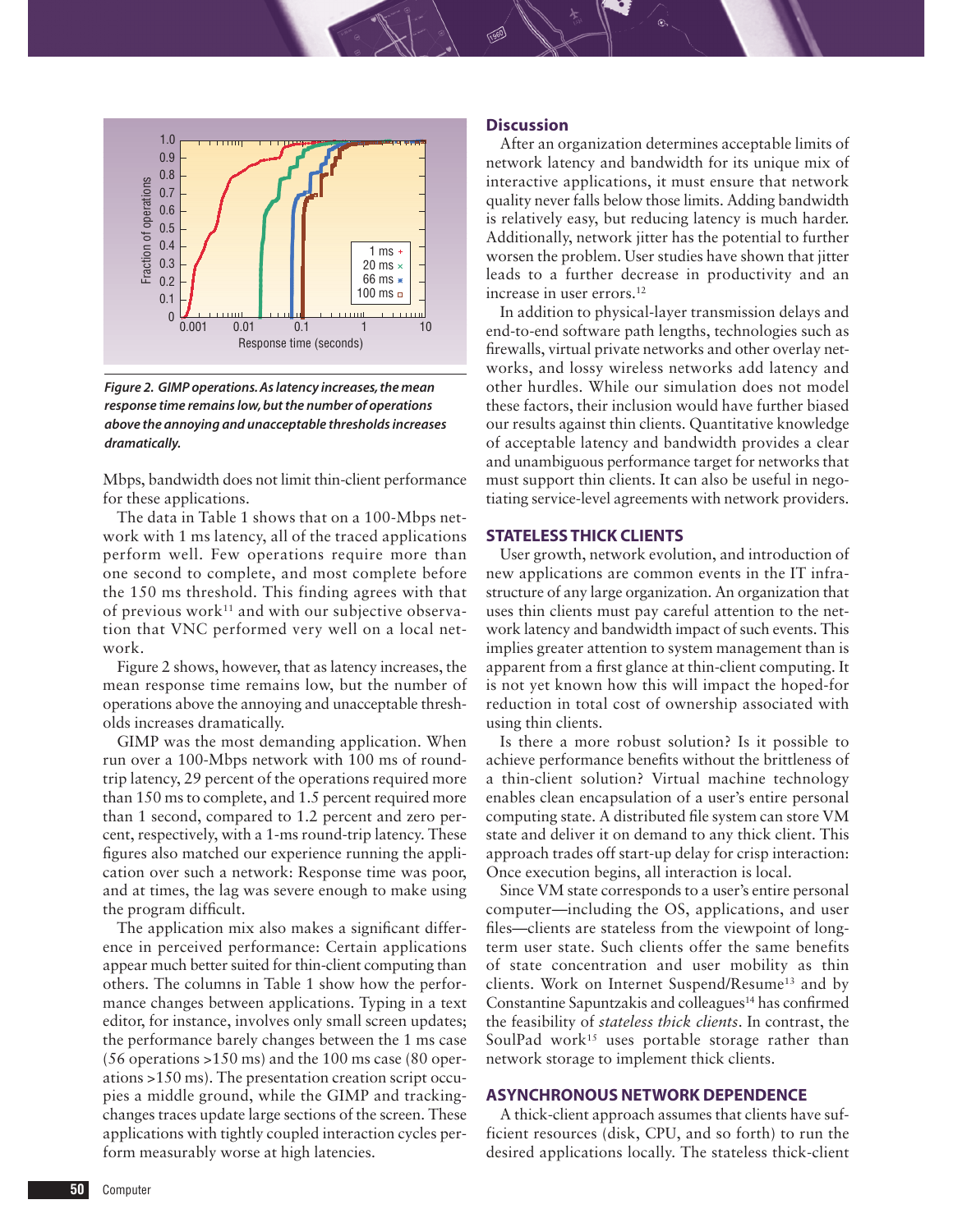approach further depends on high network bandwidth for VM state transfer. This approach is predicated on the assumption that shipping a lot of bits is simpler and cheaper than sustaining the management attention and system administration discipline needed to maintain individual systems or to use more frugal but more complex abstractions such as process migration. Logical state transfer does not, however, always mean immediate or complete physical state transfer. Clever policies can give the illusion of complete VM state transfer while transferring much less data.

The issue of network availability is distinct from concerns about the volume of data transferred. Once it fully caches the state, a stateless thick client does not require the network to be available. Disconnected operation capability in the underlying storage system can provide the illusion of connectivity. The client buffers the updates and eventually reintegrates them when network connectivity is restored. Such operation can be advantageous, for example, for a laptop user who must spend time in an area with poor or no connectivity.

The stateless thick client approach is thus asynchronous in its network dependence. Its performance, even under a pure demand-fetch policy, is insensitive to network latency, although it is sensitive to network bandwidth. The approach requires connectivity while fetching state and during eventual reintegration. For extended periods between these two events (possibly lasting many hours), total disconnection is acceptable and has absolutely no performance impact. With a stateless thick client, a laptop user can remain mobile and productive.

In contrast, thin clients have synchronous network dependence. The network quality must be sufficient at all times for crisp interactive response. Note that it is the worst case—not the average case—that determines whether a thin-client approach will be satisfactory. An organization that adopts thin-client computing must also invest in system management resources to ensure adequate network quality at all times for its most demanding interactive tasks. By definition, disconnected operation is impossible with thin clients.

Tisp computing response is taken for granted today.<br>The building blocks of modern-day GUIs such as scrolling, highlighting, and popup menus are built **n** risp computing response is taken for granted today. The building blocks of modern-day GUIs such as upon this key assumption. Over time, we have learned how to use these building blocks to create applications that are well-matched to human cognition. These applications, ranging from spreadsheets and word processors to CAD tools and medical imaging aids, are the backbone of personal computing. Based on the assumption of excellent interactive response, an entire infrastructure of OSs, GUIs, applications, user expectations, and practices has evolved over two decades.

Thin clients pose an inadvertent threat to this world. Born of frustration with high total cost of ownership, interest in thin clients is very high. Unfortunately, dependence on thin clients could hurt the hard-won goal of crisp response, particularly for highly interactive applications.

An alternative approach is to continue using thick clients but to encapsulate user state using VM technology and deliver it on demand from servers. We are exploring a hybrid that starts with using a thin client to mask state transfer delay and then switches to VM execution for crisp response.

Regardless of the best final solution, developers must take care to ensure a good user experience for demanding interactive applications under adverse network conditions.

#### **Acknowledgments**

This work was supported by the National Science Foundation (NSF) under grant CNS-0509004. The views and conclusions in this article are those of the authors and do not represent the opinions, express or implied, of the US government, the NSF, or Carnegie Mellon University.

#### **References**

- 1. T. Richardson et al., "Virtual Network Computing," *IEEE Internet Computing*, vol. 2, no. 1, 1998, pp. 33-38.
- 2. B.W. Lampson, "Hints for Computer System Design," *Proc. 9th ACM Symp. Operating Systems Principles*, ACM Press, 1983, pp. 33-48.
- 3. J.L. Guynes, "Impact of System Response Time on State Anxiety," *Comm. ACM*, vol. 31, no. 3, 1988, pp. 342-347.
- 4. G.L. Martin and K.G. Corl, "System Response Time Effects on User Productivity," *Behaviour and Information Technology,* vol. 5, no. 1, 1986, pp. 3-13.
- 5. R.B. Miller, "Response Time in Man-Computer Conversational Transactions," *Proc. AFIPS Fall Joint Computer Conf*., AFIPS Press, 1968, pp. 267-277.
- 6. A. Rushinek and S.F. Rushinek, "What Makes Users Happy?" *Comm. ACM,* vol. 29, no. 7, pp. 594-598.
- 7. B. Shneiderman, *Designing the User Interface: Strategies for Effective Human-Computer Interaction*, 3rd ed., Addison-Wesley, 1997.
- 8. D. Kahneman, "Maps of Bounded Rationality: A Perspective on Intuitive Judgment and Choice," *Nobel Prizes*, *2002*, Almqvist & Wiksell Int'l, 2003.
- 9. H. Sandklef, "Testing Applications with Xnee," *Linux J.*, Jan. 2004, p. 5.
- 10. J. Nieh, S.J. Yang, and N. Novik, "Measuring Thin-Client Performance Using Slow-Motion Benchmarking," *ACM Trans. Computer Systems*, vol. 21, no. 1, 2003, pp. 87-115.
- 11. A. Lai and J. Nieh, "Limits of Wide-Area Thin-Client Computing," *Proc. 2002 ACM Sigmetrics Int'l Conf. Measure-*